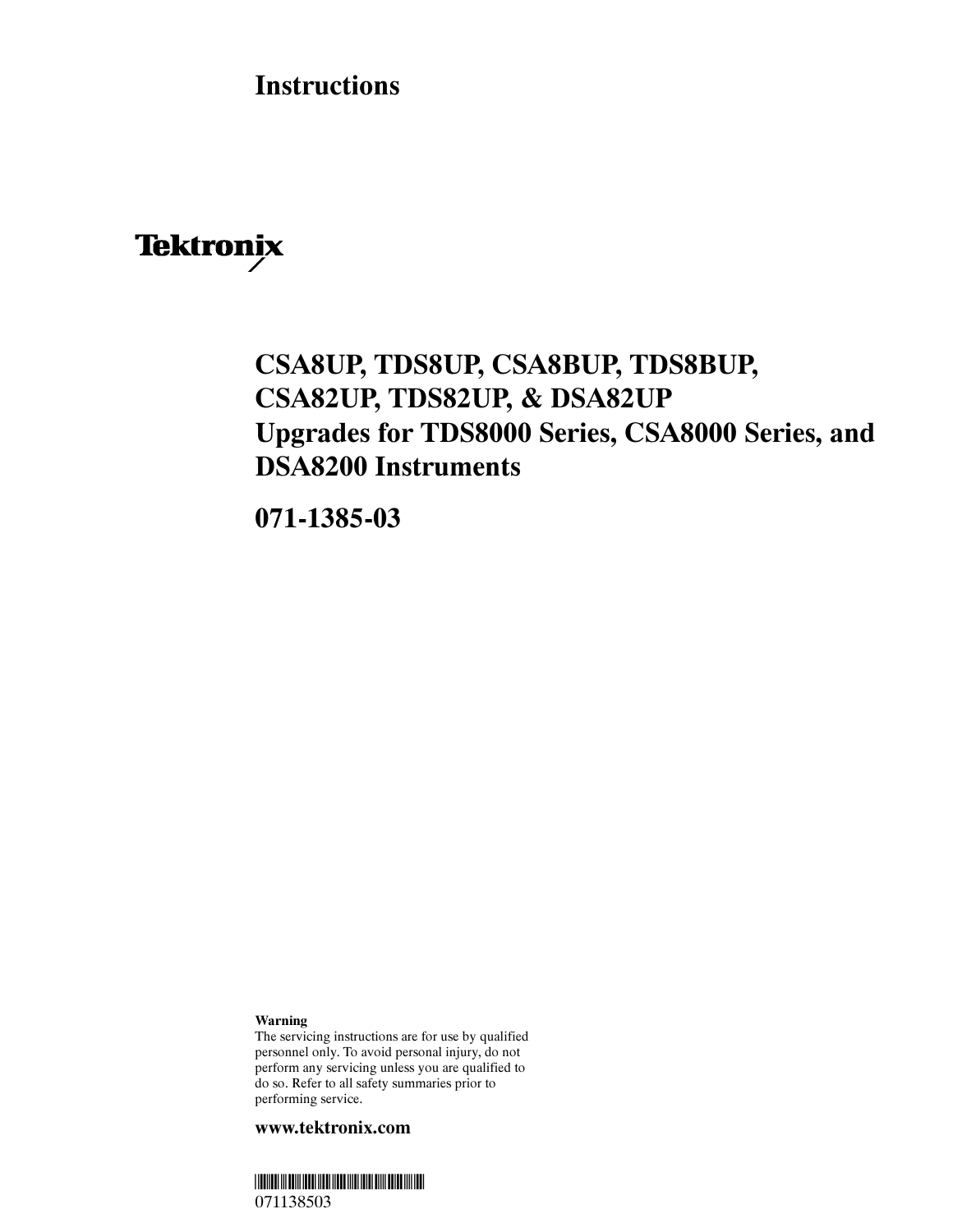Copyright © Tektronix. All rights reserved. Licensed software products are owned by Tektronix or its subsidiaries or suppliers, and are protected by national copyright laws and international treaty provisions.

Tektronix products are covered by U.S. and foreign patents, issued and pending. Information in this publication supercedes that in all previously published material. Specifications and price change privileges reserved.

TEKTRONIX and TEK are registered trademarks of Tektronix, Inc.

Windows is a registered trademark of Microsoft Corporation in the United States and other countries.

#### Contacting Tektronix

Tektronix, Inc. 14200 SW Karl Braun Drive P.O. Box 500 Beaverton, OR 97077 USA

For product information, sales, service, and technical support:

- -In North America, call 1-800-833-9200.
- -Worldwide, visit www.tektronix.com to find contacts in your area.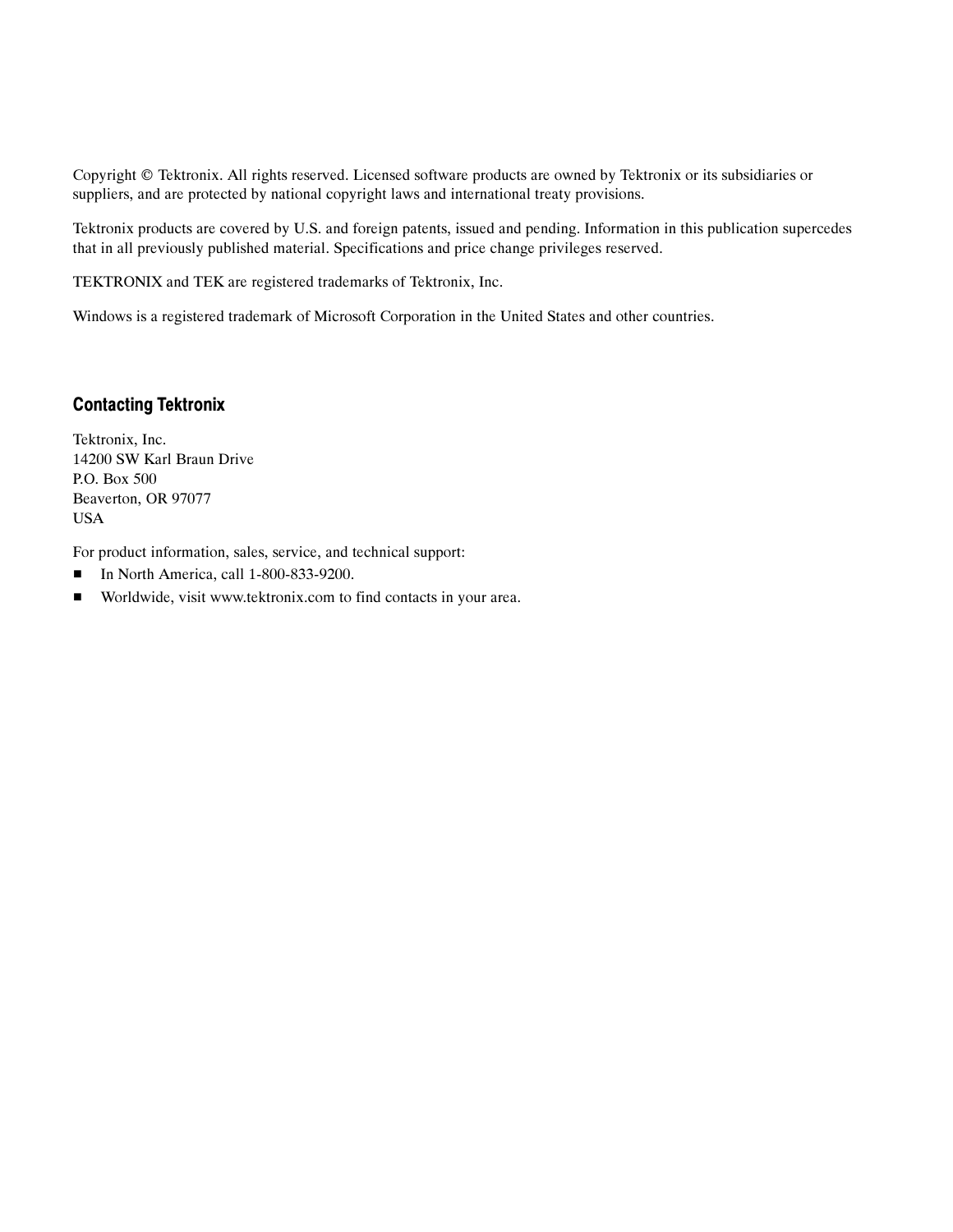### Kit Description

This kit provides upgrades for the CSA8000, TDS8000, CSA8000B, TDS8000B, CSA8200, TDS8200, and DSA8200 instruments. Included with the kit is the latest version of the instrument product software applicable to your product.

This kit also includes one or more of the following upgrade options:

- -Option JNB
- -Option XP
- -Option MU1
- -Option CPU

Tektronix installation service (Option IF) is also available for any of the upgrades. If installation service is desired, please contact the service center in your region to schedule installation.

### Kit Parts List

| Quantity            | Part number | <b>Description</b>                                                                                                                                                                                                                                                                                                                                                                                                                           |  |  |
|---------------------|-------------|----------------------------------------------------------------------------------------------------------------------------------------------------------------------------------------------------------------------------------------------------------------------------------------------------------------------------------------------------------------------------------------------------------------------------------------------|--|--|
|                     | 071-1385-03 | <b>MANUAL KIT INSTRUCTIONS</b>                                                                                                                                                                                                                                                                                                                                                                                                               |  |  |
| 1 of the following: |             |                                                                                                                                                                                                                                                                                                                                                                                                                                              |  |  |
|                     | 020-2526-xx | 8000 SERIES PRODUCT SOFTWARE KIT<br>(for use with the CSA8000, TDS8000, CSA8000B,<br>TDS8000B, CSA8200, TDS8200 instruments running<br>Microsoft Windows 2000)<br>This product software (020-2526-xx) cannot be installed on an<br>instrument running Microsoft Windows XP. If you are upgrading<br>to Windows XP, use Option XP which provides both the<br>Windows XP operating system and the product software<br>designed for Windows XP. |  |  |
|                     | 020-2734-xx | <b>DSA8200 PRODUCT SOFTWARE KIT</b>                                                                                                                                                                                                                                                                                                                                                                                                          |  |  |

### Product Software Upgrade

This kit provides the latest version of product software. Depending on the product upgrade kit purchased, the kit either has the latest DSA8200 Product Software CD-ROM or the 8000 Series Product Software CD-ROM (for the CSA and TDS8000 Series instruments).

This kit provides instructions (beginning on page 5) to upgrade to the latest version of product software.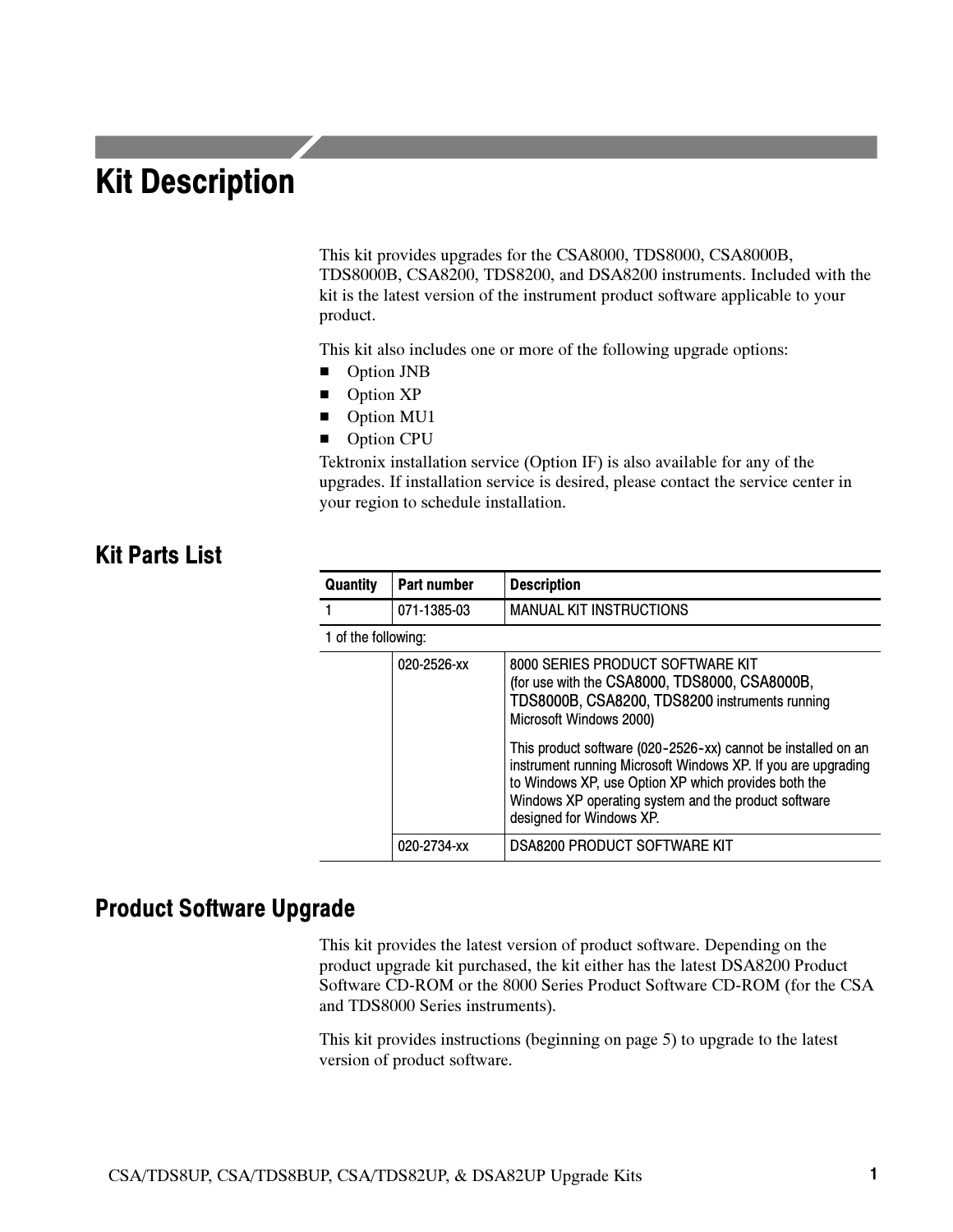### Upgrade Options

This kit includes at least one of the following upgrade options.

Option JNB provides a software key code only. The JNB software is available on the product software CD-ROM. Instructions to install the JNB software application and how to use the software key is available in the installation instructions provided with the product software CD-ROM kit. Option JNB

This option can be installed on the following products:

- - CSA8000 or TDS8000 Series instruments running the Microsoft Windows 2000 or XP operating system and has 512 MB of memory
- -DSA8200 instruments
- Option XP provides the Microsoft Windows XP Operating System designed specifically for the CSA8000 and TDS8000 series instruments. Option XP includes a new hard disk drive with both the operating system and the product software pre-installed. This option is for the CSA8000, TDS8000, CSA8000B, TDS8000B, CSA8200, and TDS8200 instruments currently running the Windows 2000 operating system. An installation document  $(071-2156-xx)$  is provided with Option XP. Option XP

**NOTE.** Option XP requires the use of product software specifically designed for use with Microsoft Windows XP operating system. The Option XP kit provides both a hard disk drive with the correct product software pre-installed along with back-up copies of the Windows XP operating system and the 8000 series product software on CD-ROMs.

Option MU1 contains 256 MB of RAM to upgrade your instrument to a total of 512 MB of RAM. This option is for the CSA8000, TDS8000, CSA8000B, and TDS8000B instruments that have less than 512 MB of factory installed RAM. Option MU1

> Option MU1 cannot be installed in instruments that have used both memory slots on the CPU board in the instrument. Instruments with 512 MB of factoryinstalled RAM have used both memory slots. You can verify the instrument memory by selecting My Computer > Properties. Click the General tab and verify the displayed amount of RAM.

Option MU1 is not required to install the product software provided in this kit. An installation document  $(071-1784-xx)$  is provided with Option MU1.

Option CPU provides a new CPU board capable of running the Microsoft Windows 2000 or Windows XP operating system. This option is for the  $CSA8000$  and TDS8000 instruments. An installation document  $(071-1384-xx)$ is provided with Option CPU. Option CPU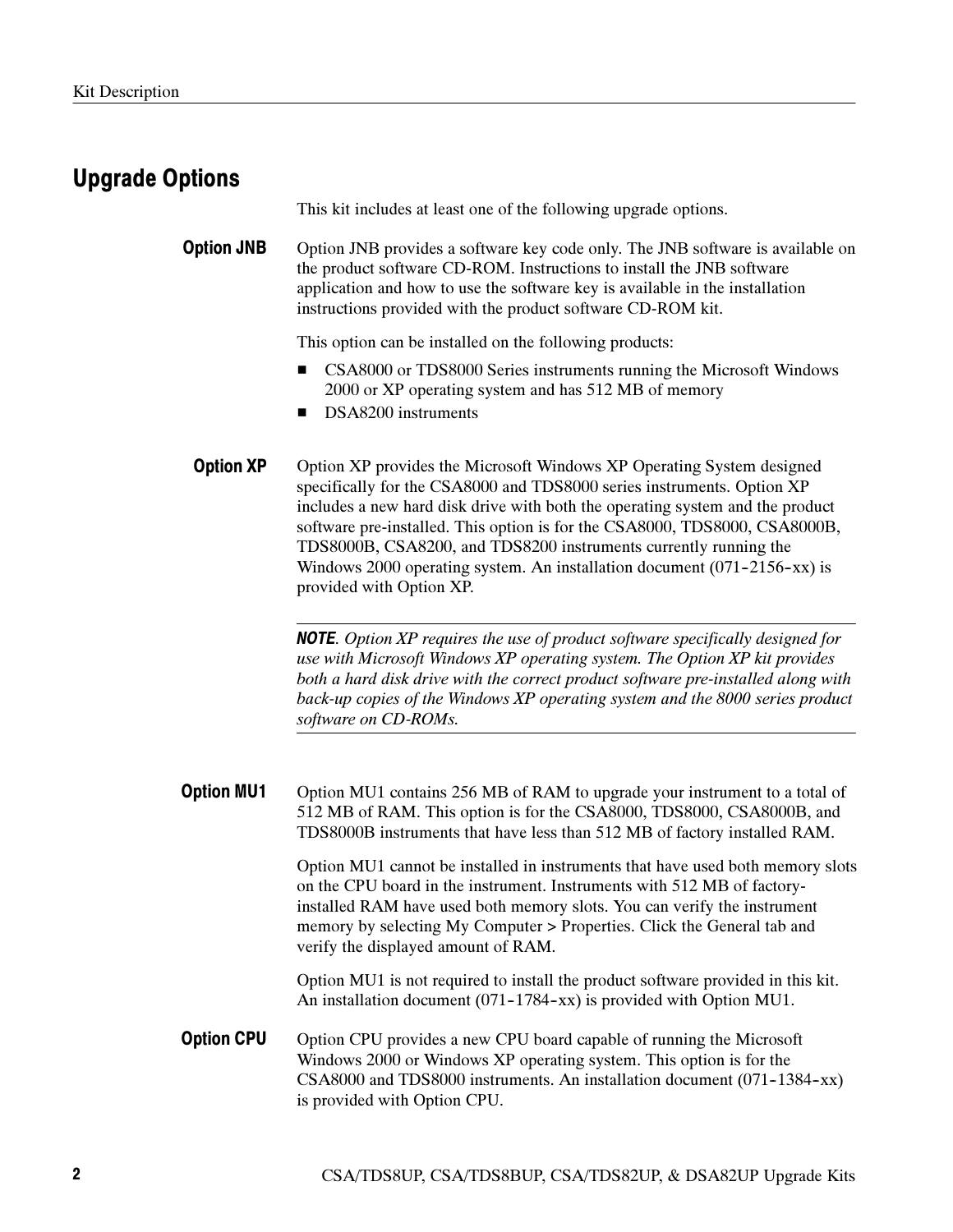NOTE. Option CPU currently has 512 MB of memory installed on the CPU board as part of the Option CPU kit, using all available memory slots. Option MU1 cannot be used if all memory slots are filled on the CPU board.

Earlier shipments of Option CPU contained 256 MB of memory, using only one of the two available memory slots. On these CPU boards, Option MU1 can be used to bring the installed memory up to 512 MB of memory.

You can verify the instrument memory by selecting My Computer > Properties. Click the General tab and verify the amount of RAM.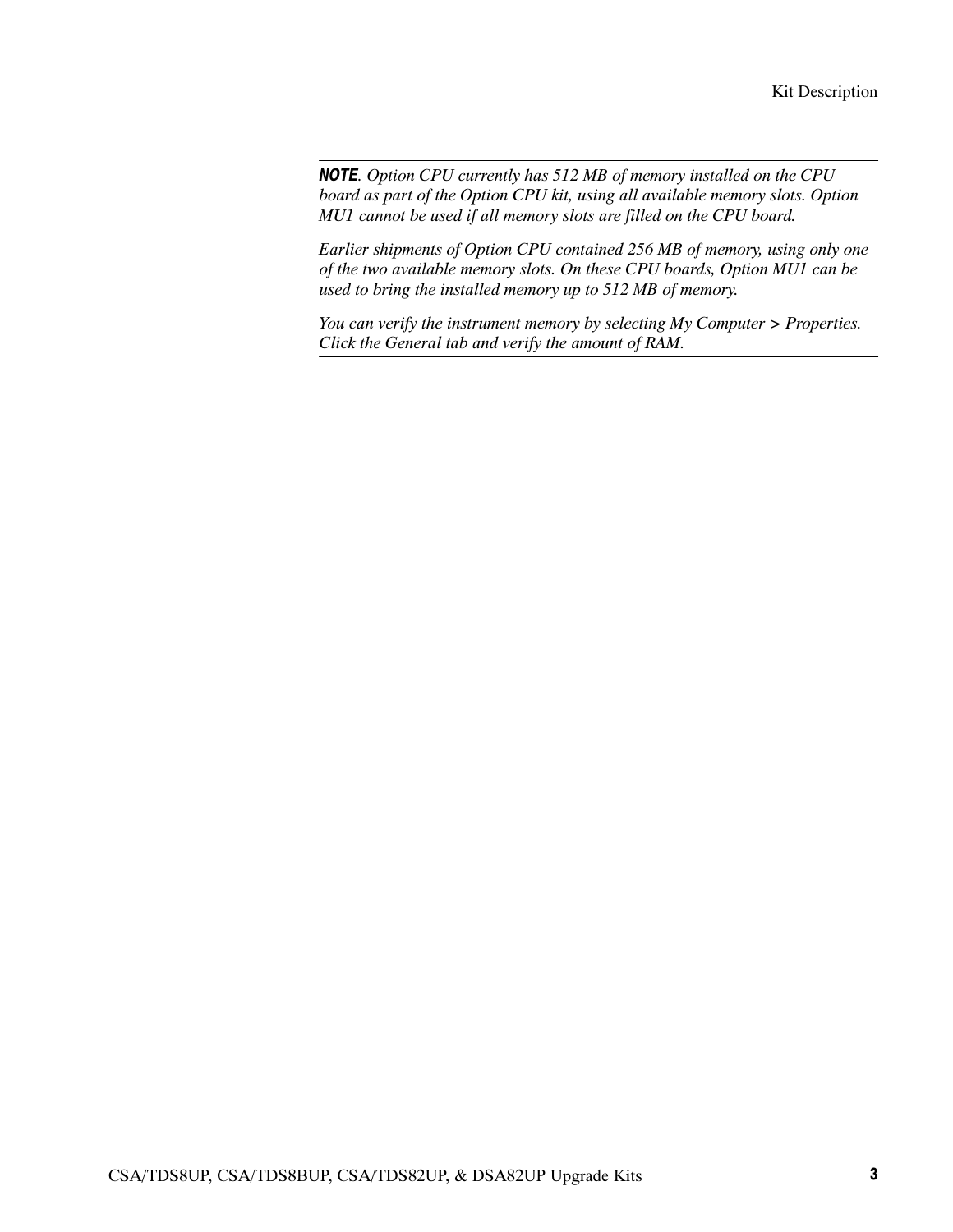Kit Description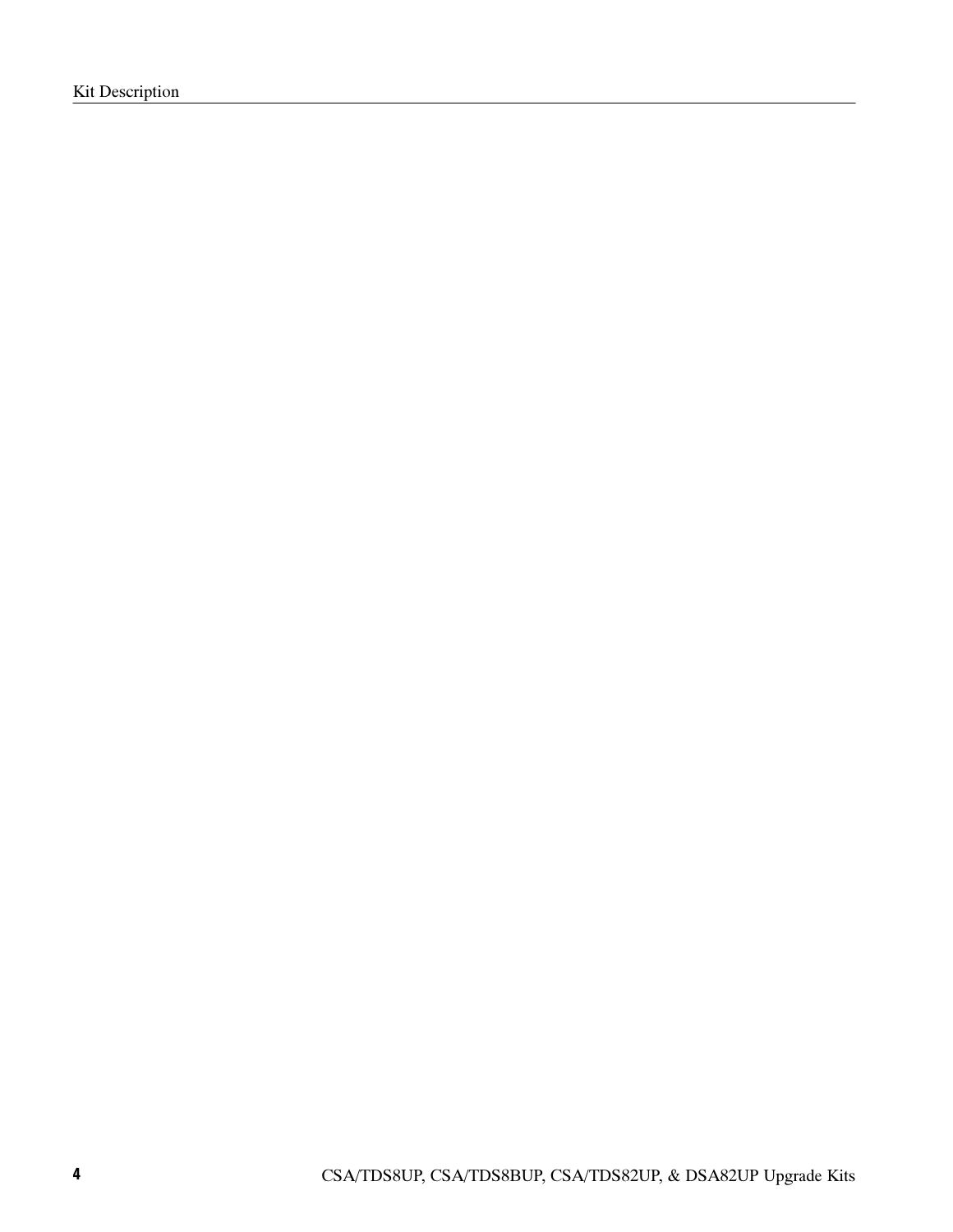## Product Software Installation Instructions

To install your new product software (CD-ROM 063-3704-xx), you may have to install other upgrade options. See the installation instructions and requirements for the instrument in which you are preparing to install the product software.

**STOP.** If you ordered this kit with kit Option MU1, you can upgrade to Option MU1 with or without installing the product software provided in this kit. If installing the product software, install it first as instructed in the procedures that follow, and afterwards follow the instructions in kit Option MU1 to install Option MU1.

### Minimum Equipment List

| <b>Required equipment</b> | l Part number            |
|---------------------------|--------------------------|
| USB or PS-2 Keyboard      | Supplied with instrument |

### CSA8000 and TDS8000 Series

To use this product software (CD-ROM 063-3704-xx), the instrument must be running the Microsoft Windows 2000 Operating System. The table below shows the instruments and the required options needed before installing the product software.

| <b>Product</b> | <b>Serial number</b> | <b>Requirements</b>              |
|----------------|----------------------|----------------------------------|
| CSA8000        | All serial numbers   | Requires kit options CPU and W2K |
| <b>TDS8000</b> | All serial numbers   | Requires kit options CPU and W2K |

The following steps are required to upgrade the CSA8000 and TDS8000 (non-B version) instruments to product software version 2.x.

**STOP.** You should not install kit Option MU1 if installing kit Option CPU. Current versions of kit Option CPU already provide the additional memory that Option MU1 adds.

1. Install option CPU.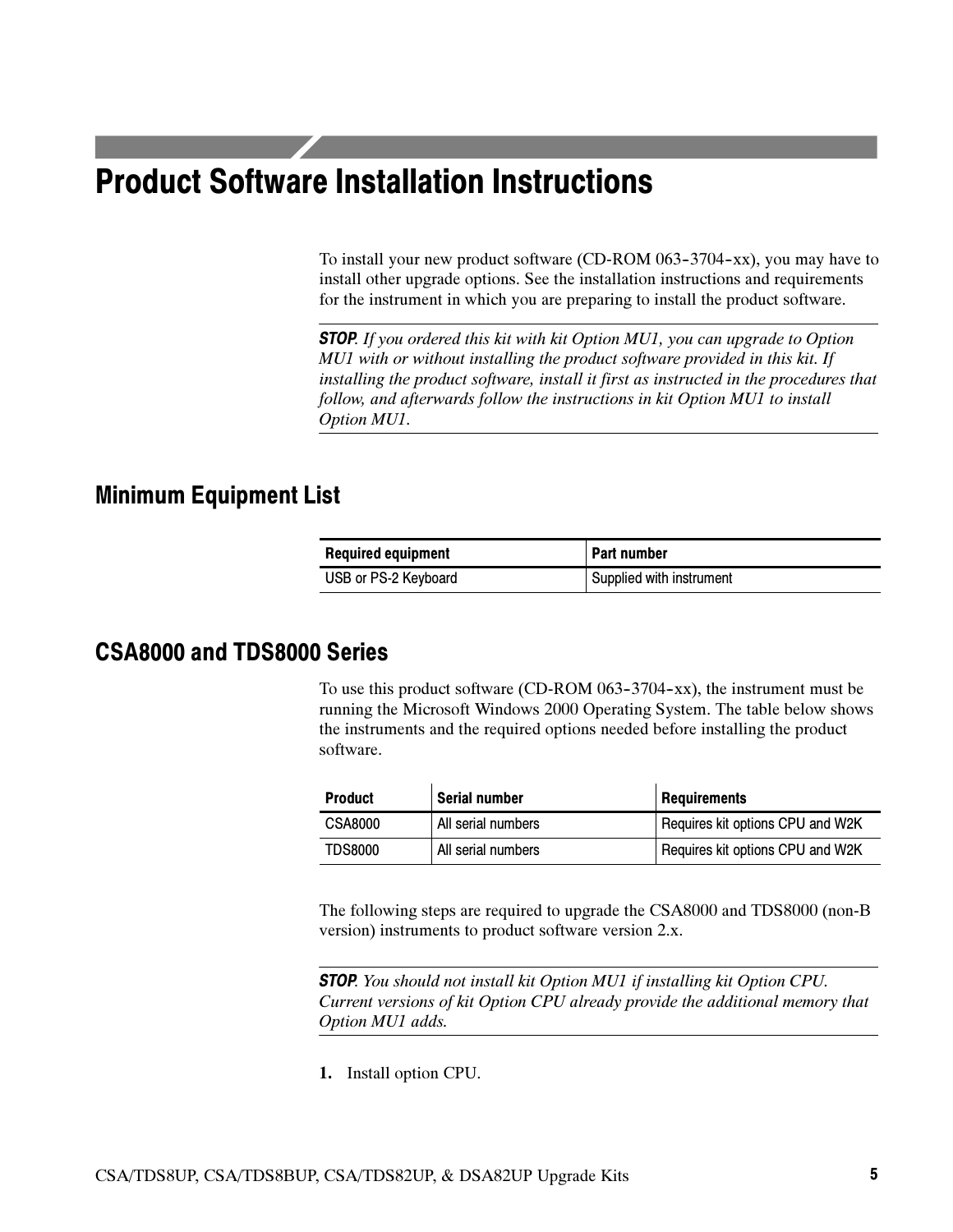Use the kit option CPU to the TDS8UP or CSA8UP kit. The CPU option kit upgrades the CPU board to a Microsoft Windows 2000 compatible CPU board. The CPU option kit provides all the necessary parts and installation instructions.

2. Install option W2K.

Use the kit option W2K to the TDS8UP or CSA8UP kit. The W2K option kit upgrades the operating system to Microsoft Windows 2000. The W2K option kit provides the Microsoft Windows 2000 OS Restore CD-ROMs and installation instructions.

After installation, attach the Microsoft Windows 2000 Certificate of Authenticity label onto the rear of the instrument.

3. Install the product software upgrade.

Use the the product software provided in this kit to install product software. Use the installation instructions provided with the 8000 Series Instruments Product Software.

### CSA8000B and TDS8000B Series (SN B029999 and Below)

To use this product software, the instrument must be running the Microsoft Windows 2000 Operating System. The table below shows the instruments and the required options needed before installing the Product Software.

| <b>Product</b>  | <b>Serial number</b> | Requirements            |
|-----------------|----------------------|-------------------------|
| CSA8000B        | B029999 and below    | Requires kit option W2K |
| <b>TDS8000B</b> | B029999 and below    | Requires kit option W2K |

These steps are required to upgrade the CSA8000B and TDS8000B instruments to product software version 2.x.

1. Install option W2K.

Use the kit option W2K to the TDS8BUP or CSA8BUP kit. The W2K option kit upgrades the operating system to Microsoft Windows 2000. The W2K option kit provides the Windows 2000 OS Restore CD-ROMs and installation instructions.

After installation, attach the Microsoft Windows 2000 Certificate of Authenticity label onto the rear of the instrument.

2. Install the product software upgrade.